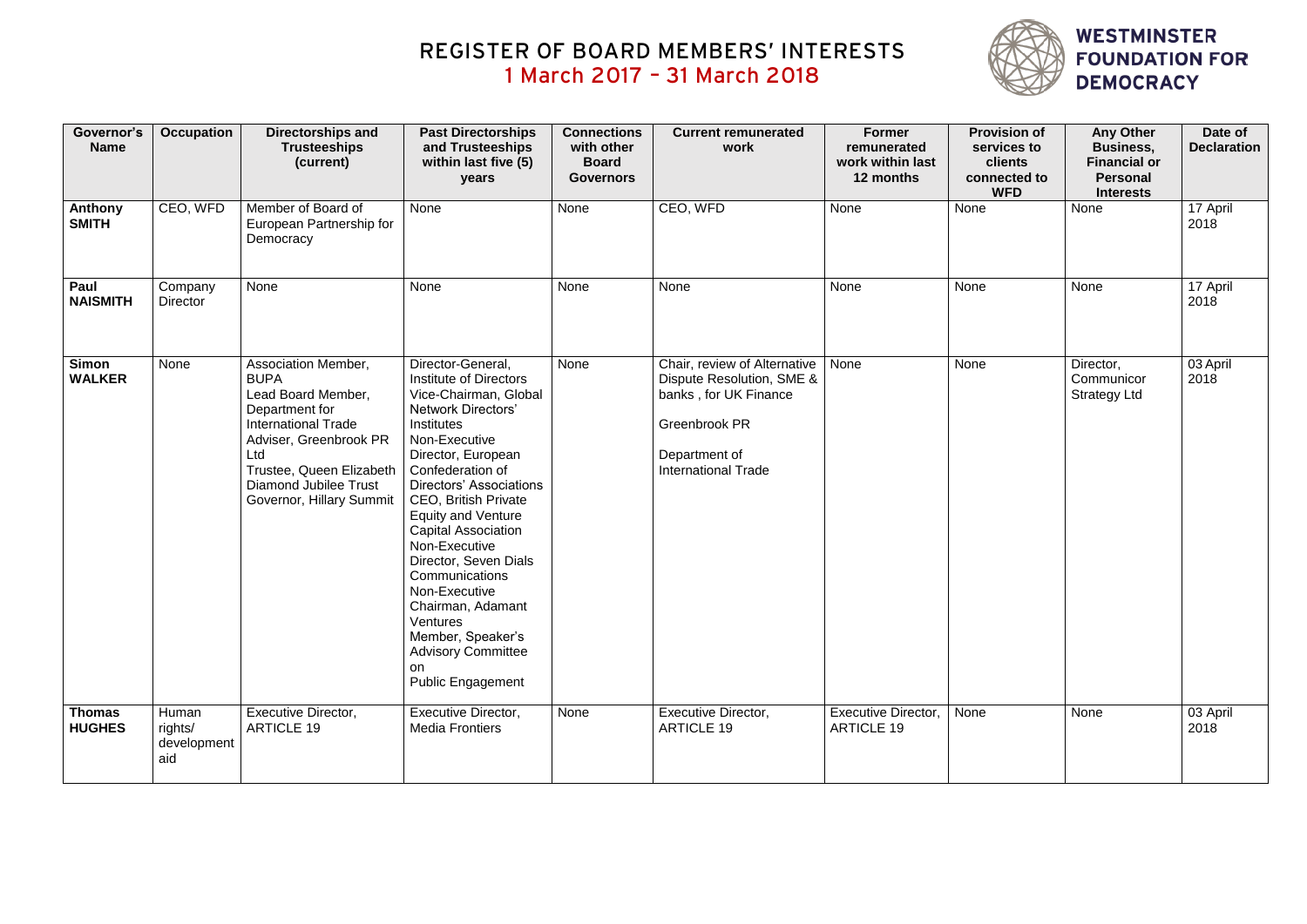| <b>Sue</b><br><b>INGLISH</b>           | Retired                 | Retired<br>International<br><b>News Safety Institute</b><br>Reach South Academy<br><b>Trust</b><br><b>Disasters Emergency</b><br>Committee<br><b>Hansard Society</b>                                                                                                                                                                                                                                                                                                                                                                                                                                                                                                                                                     | None                                                                       | None | None                        | None                                                                                                                                                                                                                                                                                                                                                                                                                                                                                                                                                                                                                                                                                 | None | None | 04 April<br>2018 |
|----------------------------------------|-------------------------|--------------------------------------------------------------------------------------------------------------------------------------------------------------------------------------------------------------------------------------------------------------------------------------------------------------------------------------------------------------------------------------------------------------------------------------------------------------------------------------------------------------------------------------------------------------------------------------------------------------------------------------------------------------------------------------------------------------------------|----------------------------------------------------------------------------|------|-----------------------------|--------------------------------------------------------------------------------------------------------------------------------------------------------------------------------------------------------------------------------------------------------------------------------------------------------------------------------------------------------------------------------------------------------------------------------------------------------------------------------------------------------------------------------------------------------------------------------------------------------------------------------------------------------------------------------------|------|------|------------------|
| <b>Jeffrey</b><br><b>DONALDSO</b><br>N | Member of<br>Parliament | Centre for Democracy<br>and Peace Building                                                                                                                                                                                                                                                                                                                                                                                                                                                                                                                                                                                                                                                                               | Causeway Institute for<br>Peace-building and<br><b>Conflict Resolution</b> | None | <b>Member of Parliament</b> | None                                                                                                                                                                                                                                                                                                                                                                                                                                                                                                                                                                                                                                                                                 | None | None | 03 April<br>2018 |
| <b>Margaret</b><br><b>HODGE</b>        | Member of<br>Parliament | Unremunerated member<br>of the Advisory Board of<br>GovernUp, a project to<br>improve the effectiveness<br>of government.<br>(Registered 03 April<br>2014)<br>From June 2015,<br>unremunerated Visiting<br>Professor at King's<br>College London.<br>(Registered 13 N/A<br>21 March 2017 THE<br><b>WESTMINSTER</b><br><b>FOUNDATION FOR</b><br>DEMOCRACY LTD<br><b>REGISTER OF BOARD</b><br><b>MEMBERS' INTERESTS</b><br>1 March 2016 - 31 March<br>2017 September 2016)<br>From October 2015,<br>unremunerated Member<br>of the Editorial Board of<br>Political Quarterly -<br>October 2015<br>From November 2015,<br>unremunerated Chair of<br>the Board of Directors of<br>the Theatre Royal<br><b>Stratford East</b> | None                                                                       | None | <b>Member of Parliament</b> | Payments from<br>Little, Brown Book<br>Group, Carmelite<br>House, 50 Victoria<br>Embankment,<br>London EC4Y<br>0DZ, through<br>David Higham<br>Associates,<br>Waverley House,<br>7-12 Noel St,<br>London W1F 8GQ:<br>2 November 2017,<br>royalty payment of<br>£581. Hours: no<br>additional hours.<br>(Registered 22<br>November 2017)<br>11 April 2017<br>received £150<br>from the Oxford<br>Literary Festival,<br>Greyfriars Court,<br>Paradise Square,<br>Oxford OX1 1BE,<br>for an appearance<br>to promote my<br>book. Hours: 4 hrs.<br>(Registered 18<br>April 2017)<br>26 April 2017<br>received £9,500<br>from the Greater<br><b>London Authority</b><br>at City Hall, The |      |      | 17 April<br>2018 |

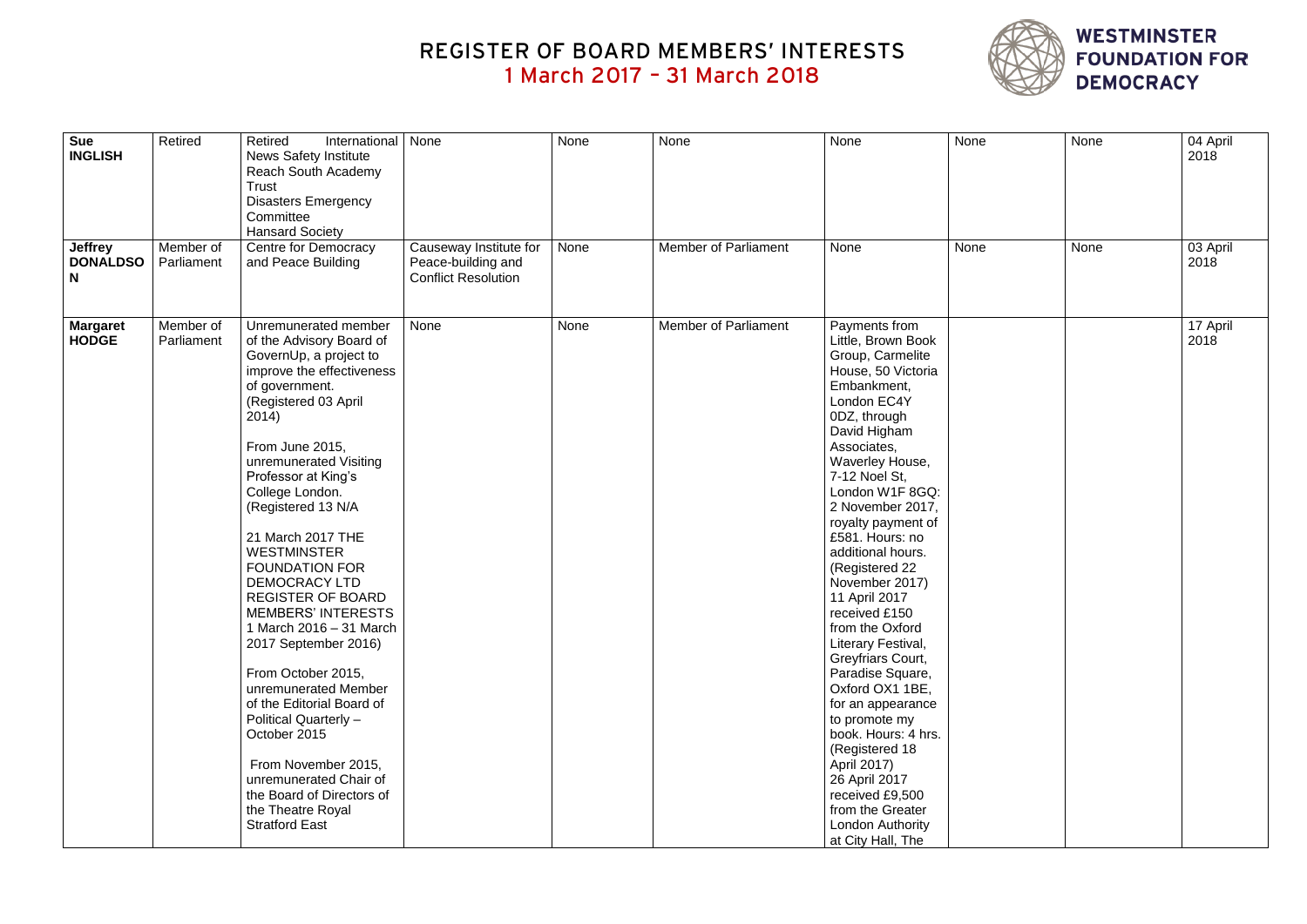| From September 2016,       |  | Queen's Walk,             |  |
|----------------------------|--|---------------------------|--|
| unremunerated Visiting     |  | London, SE1 2AA           |  |
| Fellow of Practice at the  |  | for leading an            |  |
| <b>Blavatnik School of</b> |  | inquiry. Hours:           |  |
| Government at Oxford       |  | approx. 350 hrs.          |  |
|                            |  |                           |  |
| University. (Registered    |  | (Registered 27            |  |
| 08 September 2016)         |  | April 2017)               |  |
|                            |  | 21 July 2017              |  |
|                            |  | received £150             |  |
|                            |  | from the Bookcase         |  |
|                            |  | Festival, 50 Main         |  |
|                            |  | Street, Lowdham           |  |
|                            |  | NG14 7BE, for an          |  |
|                            |  | appearance to             |  |
|                            |  | promote my book.          |  |
|                            |  | Hours: 4 hrs.             |  |
|                            |  | (Registered 27            |  |
|                            |  | <b>July 2017)</b>         |  |
|                            |  |                           |  |
|                            |  |                           |  |
|                            |  | 24 August 2017            |  |
|                            |  | received £150             |  |
|                            |  | from Buxton               |  |
|                            |  | International             |  |
|                            |  | Festival, Festival        |  |
|                            |  | Office, 3 The             |  |
|                            |  | Square, Buxton            |  |
|                            |  | SK17 6AZ, for an          |  |
|                            |  | appearance to             |  |
|                            |  | promote my book           |  |
|                            |  | on 8 July 2017.           |  |
|                            |  | Hours: 4 hrs.             |  |
|                            |  | (Registered 25            |  |
|                            |  | <b>August 2017)</b>       |  |
|                            |  |                           |  |
|                            |  | Payment of £200           |  |
|                            |  | expected from the         |  |
|                            |  | Edinburgh                 |  |
|                            |  | <b>International Book</b> |  |
|                            |  |                           |  |
|                            |  | Festival, 5               |  |
|                            |  | Charlotte Square,         |  |
|                            |  | Edinburgh EH2             |  |
|                            |  | 4DR, for an               |  |
|                            |  | appearance to             |  |
|                            |  | promote my book           |  |
|                            |  | on 28 August              |  |
|                            |  | 2017. Hours: 4 hrs.       |  |
|                            |  | (Registered 08            |  |

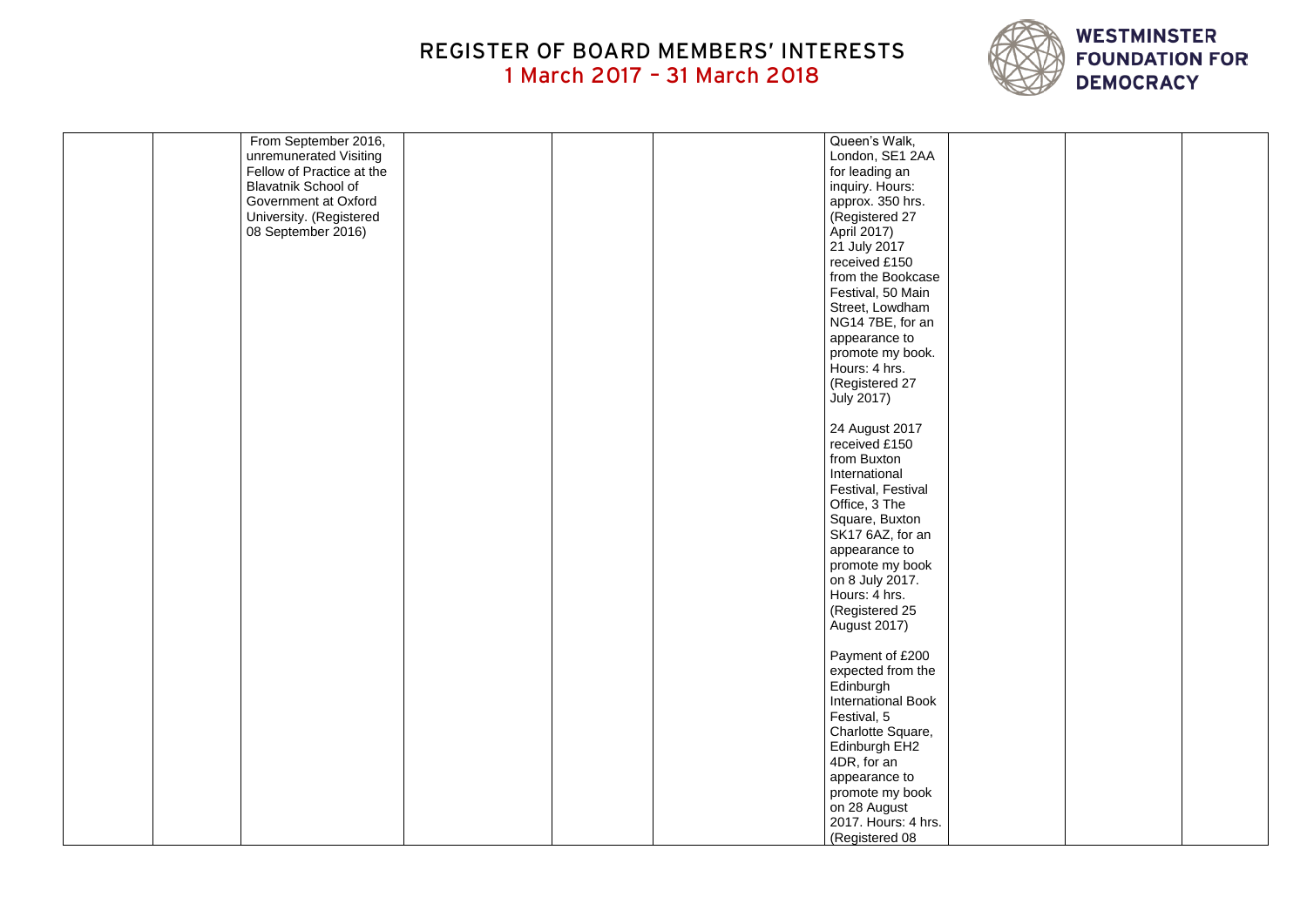|                                |                                                       |                                                                   |                                                                                                                                                                                                    |                                                                                                            |                                                     | September 2017)                                                                                                                                                                                                                                                                                                                                                                                                                                                                                                       |      |      |                  |
|--------------------------------|-------------------------------------------------------|-------------------------------------------------------------------|----------------------------------------------------------------------------------------------------------------------------------------------------------------------------------------------------|------------------------------------------------------------------------------------------------------------|-----------------------------------------------------|-----------------------------------------------------------------------------------------------------------------------------------------------------------------------------------------------------------------------------------------------------------------------------------------------------------------------------------------------------------------------------------------------------------------------------------------------------------------------------------------------------------------------|------|------|------------------|
|                                |                                                       |                                                                   |                                                                                                                                                                                                    |                                                                                                            |                                                     | 28 August 2017<br>received £500<br>from the Holt<br>Festival, c/o<br><b>Butcher Andrews,</b><br>15 Market Place,<br>Holt NR25 6BE, for<br>an appearance to<br>promote my book<br>on 28 July 2017.<br>Hours: 4 hrs.<br>(Registered 25<br>September 2017)<br>24 October 2017<br>received £250<br>from Rye Arts<br>Festival, c/o The<br>Bartletts, Main<br>Street, Beckley,<br>Rye, TN31 6RR,<br>for an appearance<br>to promote my<br>book on 28<br>September 2017.<br>Hours: 4 hrs.<br>(Registered 26<br>October 2017) |      |      |                  |
| <b>Patrick</b><br><b>GRADY</b> | Member of<br>Parliament<br>(SNP,<br>Glasgow<br>North) | None                                                              | Network of<br>International<br>Development<br>Organisations<br>Scotland (now<br>Scotland's<br>International<br><b>Development Alliance</b><br>(SC307352)) 2012-<br>2015 (vice-chair 2014-<br>2015) | Andrew<br>Rosindell is<br>Chair and I am<br>a Vice Chair of<br>the Chagos<br>Islands (BIOT)<br><b>APPG</b> | <b>Member of Parliament</b><br>(SNP, Glasgow North) | None                                                                                                                                                                                                                                                                                                                                                                                                                                                                                                                  | None | None | 05 April<br>2018 |
| Rushanara<br><b>ALI</b>        | Member of<br>Parliament                               | <b>UpRising Leadership</b><br>Charity, One Million<br>Mentors CIC | None                                                                                                                                                                                               | None                                                                                                       | <b>Member of Parliament</b>                         | None                                                                                                                                                                                                                                                                                                                                                                                                                                                                                                                  | None | None | 17 April<br>2018 |